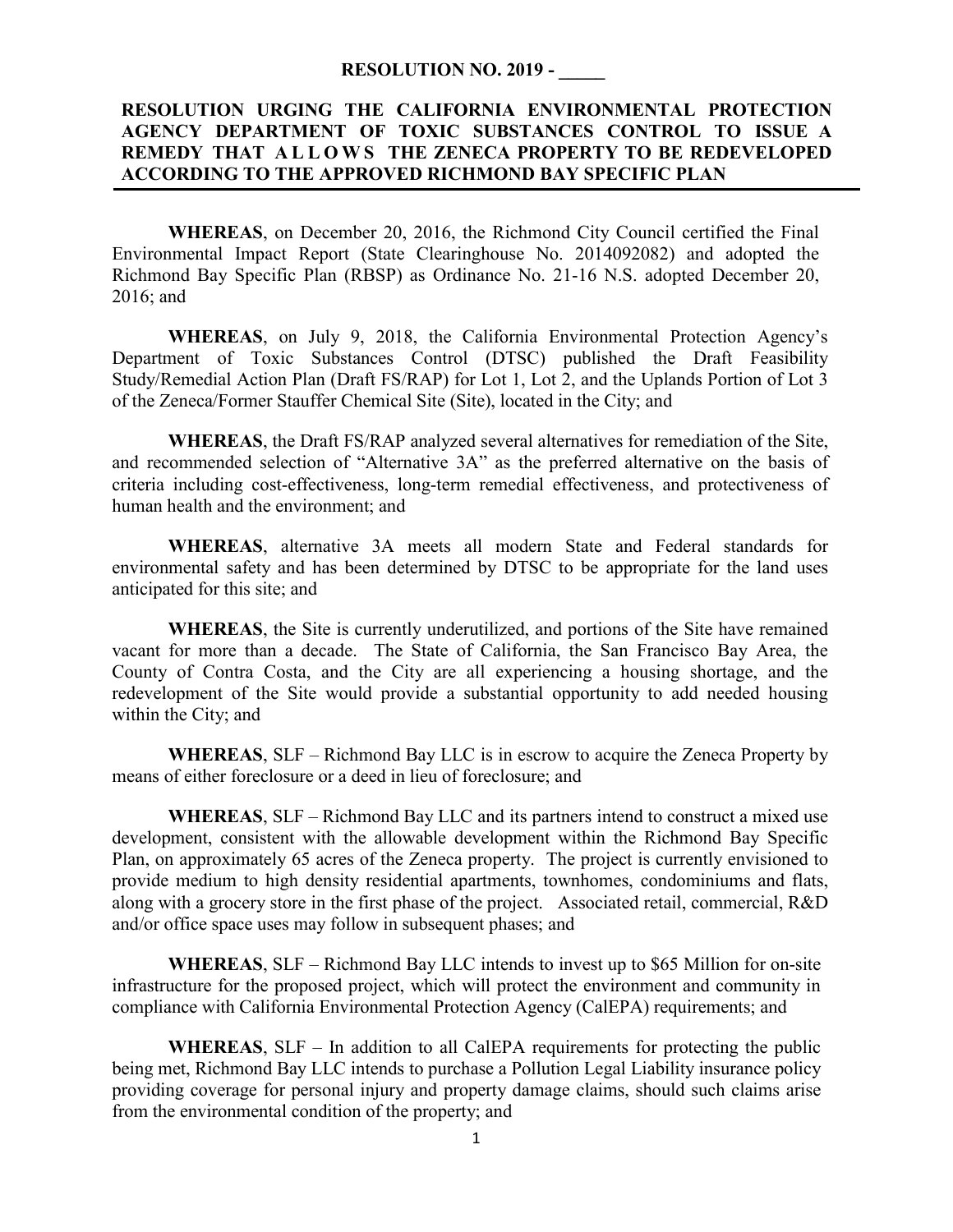**WHEREAS**, SLF – Richmond Bay LLC intends to provide support for Richmond Promise by incorporating a perpetual funding mechanism into the title for each residential unit that would deliver a "resale contribution" to Richmond Promise of 35 basis points on the resale of homes not the initial sale; and

**WHEREAS**, SLF – Richmond Bay LLC intends to further support the Richmond Promise by contributing \$1,000,000 upon first Certificate of Occupancy, \$500,000 upon the 500<sup>th</sup> Certificate of Occupancy, and \$500,000 upon the 1,000th Certificate of Occupancy; and

**WHEREAS**, SLF – Richmond Bay LLC intends to provide support for local community program like RichmondBUILD Academy in the amount of \$1 Million; and

**WHEREAS**, SLF – Richmond Bay LLC intends to provide facility improvements to the Richmond Fire Department Station 64 in the amount of \$2 Million; and

**WHEREAS**, SLF – Richmond Bay LLC intends to provide enhancements and upgrades to the Booker T. Anderson community center and public park in the amount of \$3 Million; and

**WHEREAS**, SLF – Richmond Bay LLC intends to provide Trailhead with Parking and Restroom facilities for the San Francisco Bay Trail in the amount of \$3 Million to be operated and maintained by the Regional Parks Department; and

**WHEREAS**, SLF – Richmond Bay LLC intends to provide through a competitive process, \$2 Million over 5 years to award grants to highly qualified organizations that provide programs to Richmond residents focused on community, youth, and youth sports; and

**WHEREAS**, SLF – Richmond Bay LLC intends to provide in City of Richmond Public Safety and At Risk Youth programs, direct grant in the amount of \$750,000; and

**WHEREAS**, the SLF – Richmond Bay LLC development will fund school fees at the rate current at time of building permits, currently \$5.05 per square foot of residential development and \$0.61 per square foot of commercial development. These fees are currently estimated to total \$18 Million; and

**WHEREAS**, SLF – Richmond Bay LLC intends to enter into a Project Labor Agreement, First Source Agreement for Construction Contracts with City of Richmond, and Community Workforce and Project Stabilization Agreement; and

**WHEREAS**, SLF – Richmond Bay LLC intends to fully comply with the requirements ordered by the terms of the city of Richmond's then current Inclusionary Housing Ordinance; and

**WHEREAS**, SLF – Richmond Bay LLC intends to memorialize the above recitals in a Community Benefits Agreement (CBA); and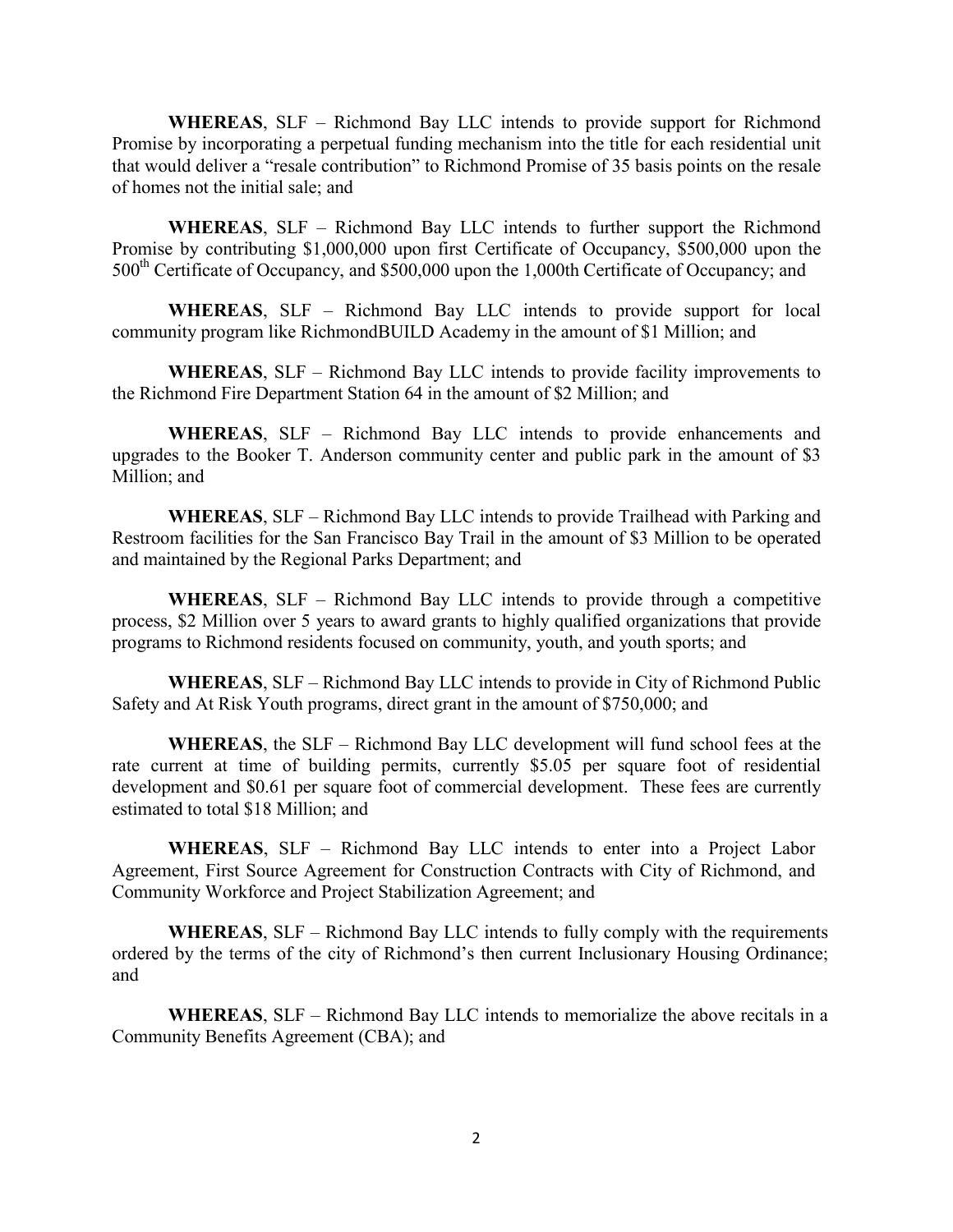**WHEREAS**, SLF – Richmond Bay LLC has submitted a "draft" Prospective Purchaser Agreement (PPA) to CalEPA Department of Toxic Substances Control (DTSC) and is negotiating its form and content with DTSC; and

**BE IT RESOLVED** that the Richmond City Council urges DTSC to issue a Final FS/RAP and approve "Alternative 3A" that will allow the Site to be redeveloped within the allowances provided in the approved EIR and the Richmond Bay Specific Plan, and that will further avoid hampering the City in its efforts to redevelop the Southeast Shoreline Area of the Richmond Bay Specific Plan:

1. To fulfill DTSC's mission and implement all applicable requirements under the California Health and Safety Code; and

2. To assure the City is not hampered in its efforts to redevelop the Southeast Shoreline Area in accordance with the RBSP.

**BE IT FURTHER RESOLVED** that the Richmond City Council directs the City Manager to negotiate a CBA consistent with this resolution for return to City Council.

**BE IT FURTHER RESOLVED** that the Richmond City Council directs the City Manager to send a copy of this resolution along with a cover letter to Acting DTSC Director Meredith Williams requesting that the community benefits articulated above are included in any PPA that is approved for the property.